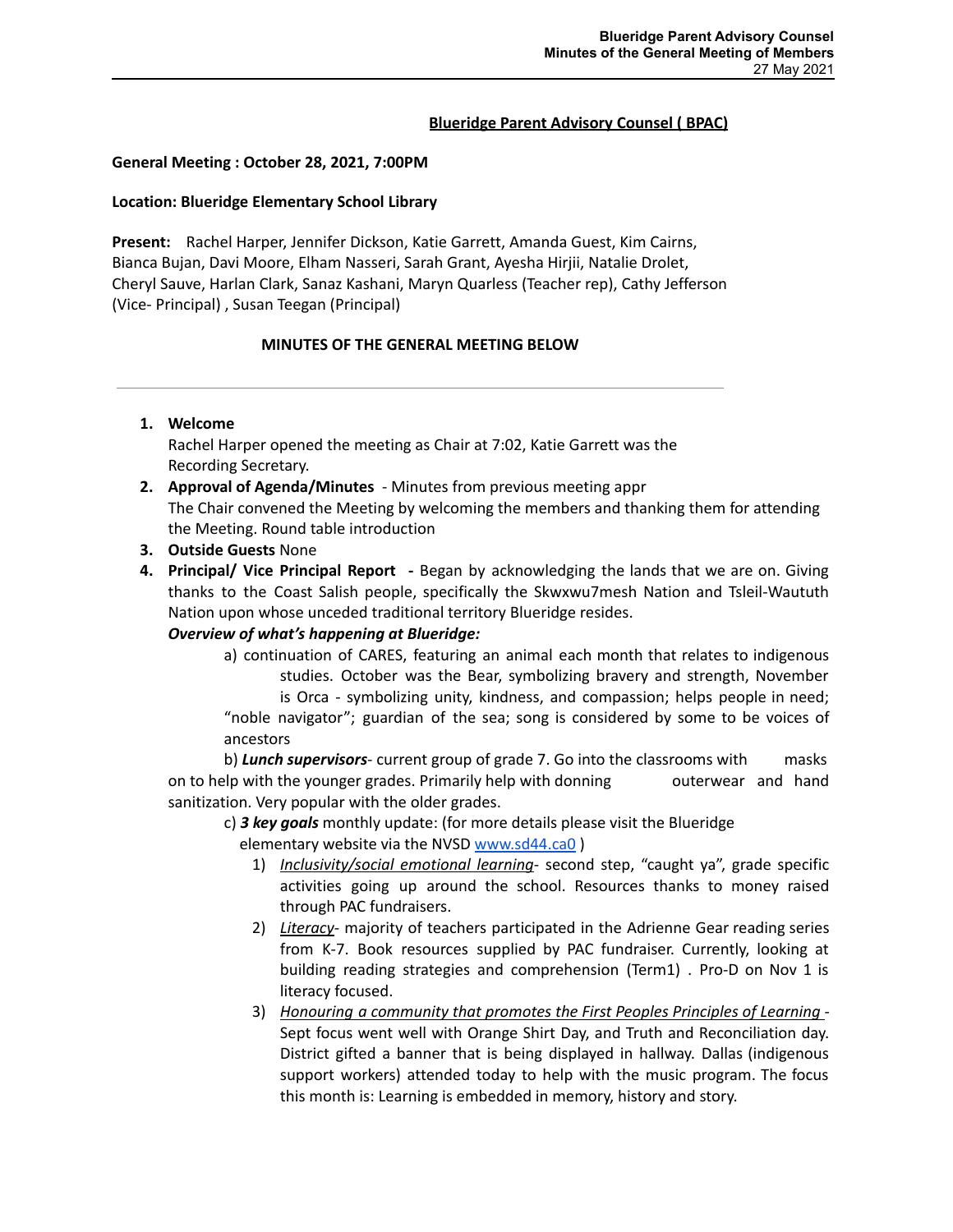4) Introduction of the new NCTR Symbol representing the Journey of Truth and Reconciliation. <https://nctr.ca/about/about-the-nctr/nctr-logo/>

d) *Grade 7 Basketbal*l- has started, intra-murals Gr. 7 only this year, format due to COVID Ms. D'sa is the teacher supervisor for this. Mr. Davis

helps support game scrimmage ( held on Weds). E) music- again thank you to the PAC for the support.

f) *Saleema Noon*-*Human Body Science - All classes were visited virtually this week general consensus was that it* went very well. Hoping to make it a regular yearly event. Thanks to PAC fundraising and to the

teachers/faculty for the accommodating and scheduling.

g) **GRIT** program is booked for December and January for Grades 4-7social

emotional resiliency program. Focus on anxiety, self advocacy.

www.gritvancouver.com

**5. Play First Lunch Program presentation- Ayesha Hirjii -** addendum- adding more time (20 minutes from 15 minutes) onto current eating time. - See attached power point.

> Discussion ensued- Thank you to Ayesha for taking the time to bring this very important topic forward

*Comments by faculty:* Up until this was brought forward by Ayesha, faculty reports very little feedback from parents with regard to this issue. The staff encourage parents to please come forward with concerns either directly to Mrs. Teegan or a specific teacher.

There was an Initial communication sent out in Sept stating that Blueridge was reverting to an Eat first for the short term however staffing sees the benefit of the Play first/Eat and is happy to revert back once COVID and staffing allows. Staffing levels at this time do not allow for this program to be sustainable. Recent Family Of Schools meeting addressed this issue (as per Jennifer Dickson)within the group of schools all are doing things differently, no standard routine for any therefore it's very difficult to compare. Younger grades are getting extra time outside of the allotted 15 minutes.

# **Action: Please contact Susan Teegan if you are concerned about your child's lunchtime routine, faculty to monitor situation closely.**

\*\*\*Did you know: 2 fruit and veg options available now through the BC School Fruit and Veggie Nutritional Program. This can be accessed by the children independently throughout the day. Bowls are located outside the office.



# **6. Review and Discuss:**

*a.Treasury report* **-** nothing to report

**b.***Class reps-* Sanaz Kashani - email sent out today. All the class reps spots filled. Thank you to the parents who have volunteered. Introduced Natalie Drolet who will likely be taking over as of next year. New

addition to responsibilities is the grade allocated fundraisers. Please check your email for class lists and intro email.

*c. Hot lunch program -* running smoothly..

*d. Current Fundraiser/Events*